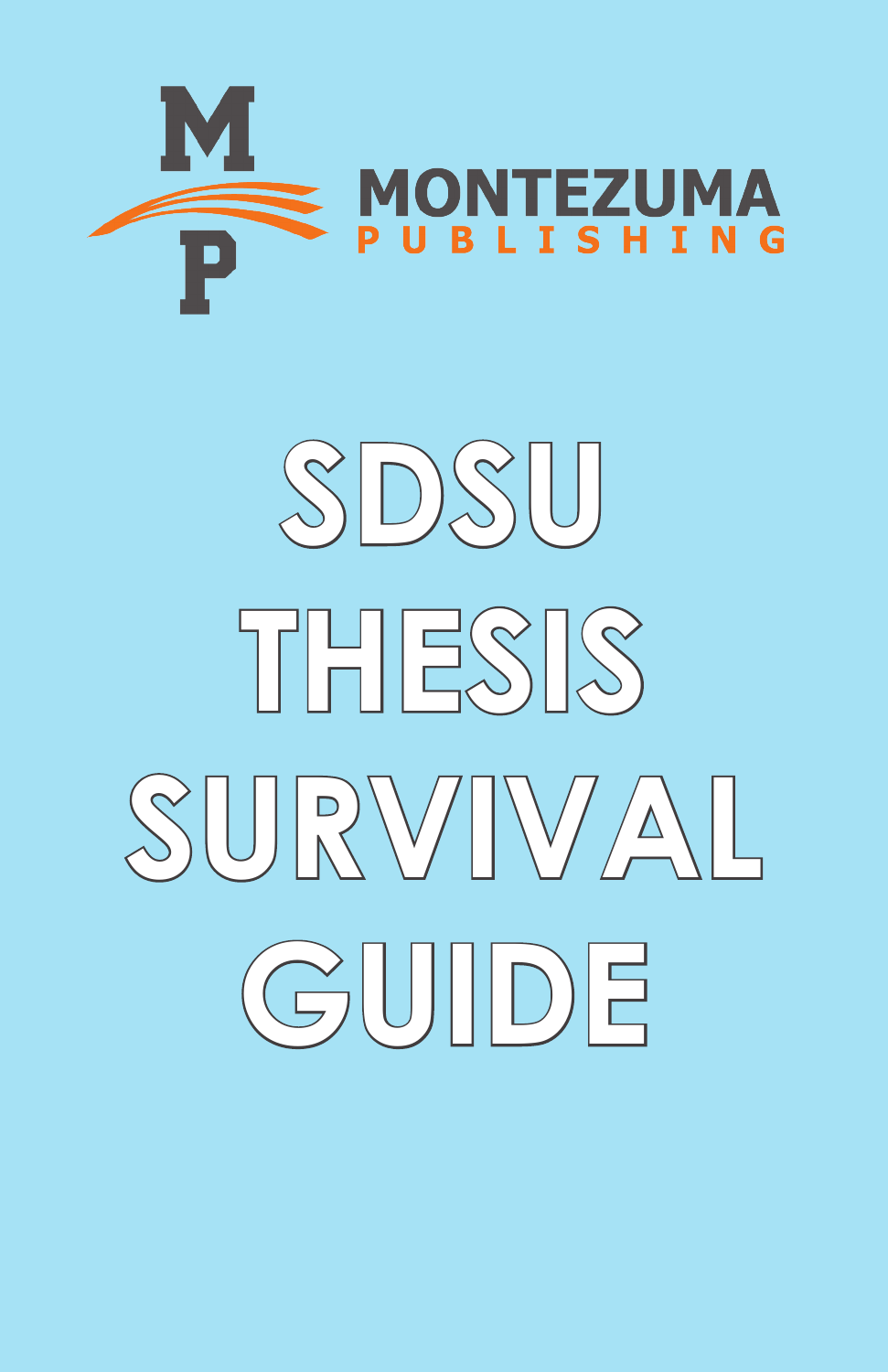# Overview of the Process

Clearing your thesis requirement for graduation consists of four steps:

- 1. Committee Approval: Receive approval from your thesis committee and obtain their signatures
- 2. Format: Format your thesis to meet the university guidelines
- 3. Review: The thesis reviewer will check your thesis to ensure it meets the university formatting guidelines
- 4. Publish: The payment for, and production of, university requirements, and department requirements

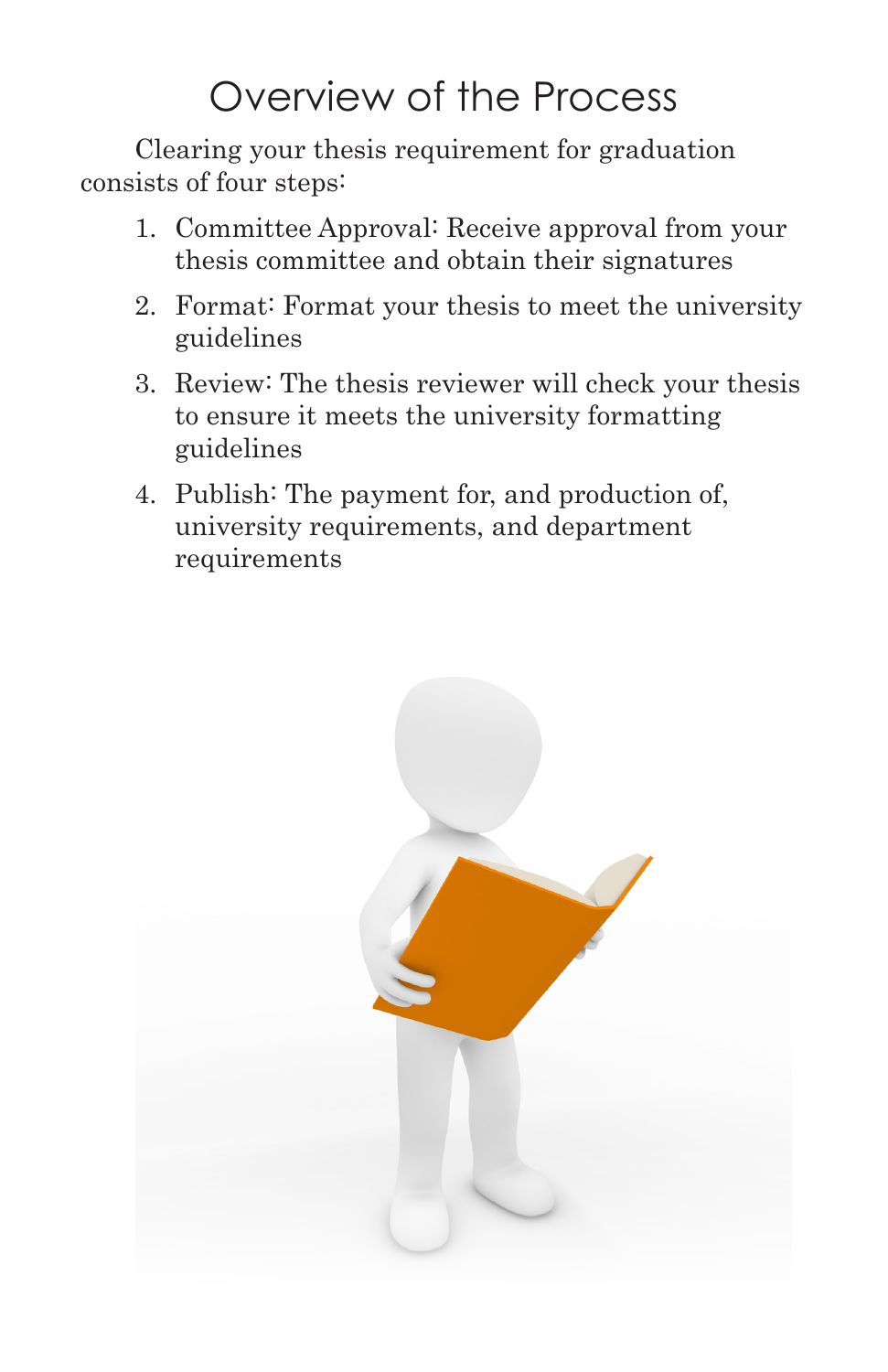#### Graduate Division's Role in Thesis

Graduate Studies keeps official records of your student name, degree title, Thesis 799 enrollment, IRB status, and the names of your committee members. Graduate Studies also handles your final graduation clearance once your thesis requirements have been satisfied.

#### Montezuma Publishing's Role in Thesis

The Graduate Publishing Department at Montezuma Publishing handles the review, approval, and publishing of your thesis. We also offer thesis editing and formatting services.

#### Formatting vs. Review

The terms "formatting" and "review" can be confusing as many use the terms interchangeably. Simply put, formatting is the process of organizing your document to conform with the guidelines established by SDSU's Graduate Studies and your department. Review, is the process of checking your document to ensure it meets these formatting guidelines.

### Editing vs. Formatting

Editing involves reading the thesis to correct improper spelling, grammar, sentence structure, etc. Formatting pertains to how the document appears on the page as well as in-text citations and reference department requirements. Formatting does not involve making changes to the content of the document.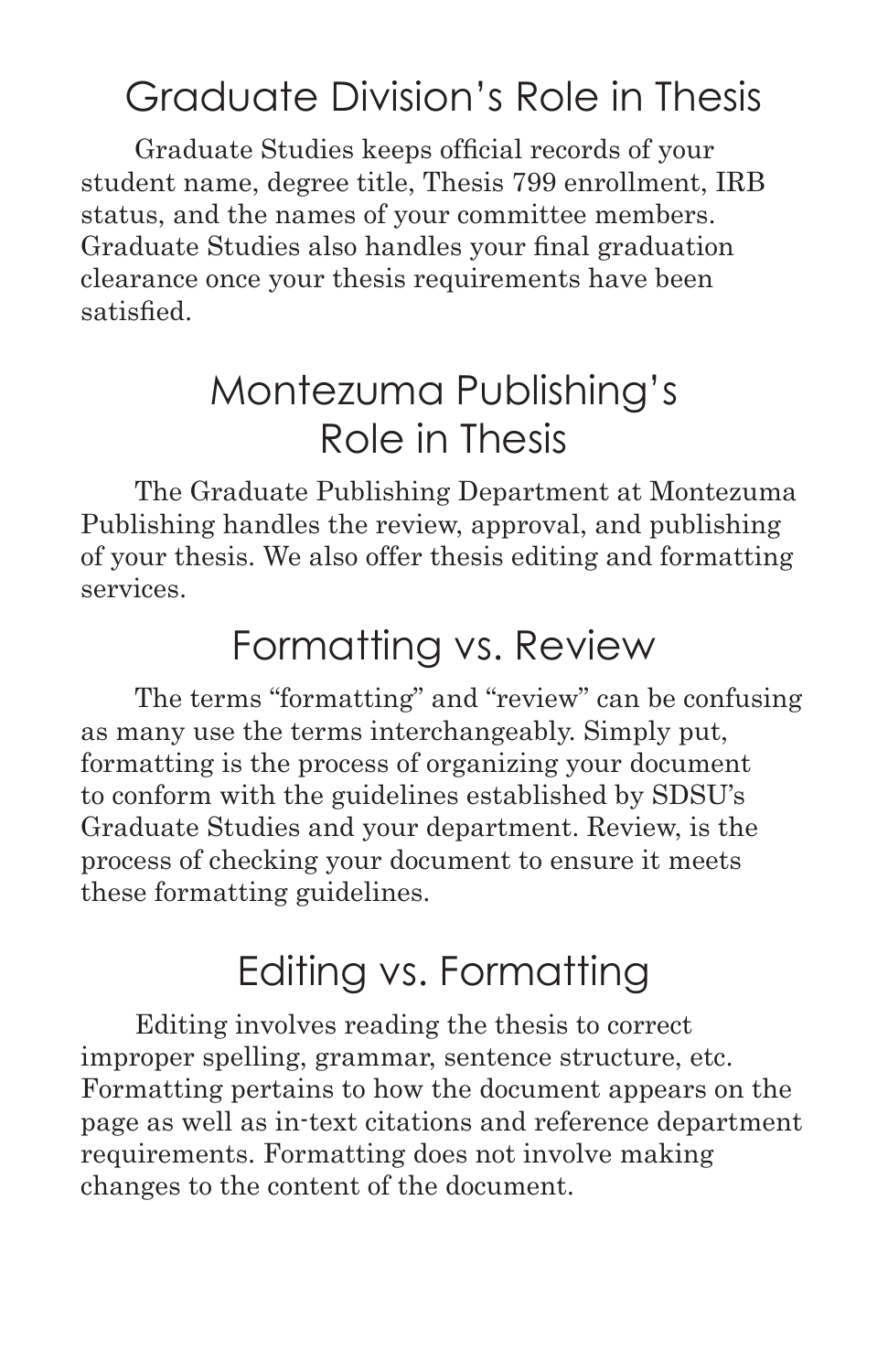# SDSU Formatting Guidelines

See Montezuma Publishing's website for formatting details, samples, and templates. Go to:

> https://www.montezumapublishing.com/ thesisanddissertation/formatting

# Department Requirements

See Montezuma Publishing's website for a list of department information, degrees offered, acceptable text formats, style guides, and copy requirements. Go to:

https://www.montezumapublishing.com/portals/0/docs/ Department\_Requirements.pdf

# Thesis Formatting Options

There are two options to consider when formatting your thesis. You may format your thesis yourself using the SDSU template, formatting guidelines, and department requirements, or you can hire a formatter.

If you decide to format your thesis yourself, please allow at least two weeks to learn the guidelines.

You may also choose to hire Montezuma Publishing or a freelance formatter. Please visit our website for more information regarding those services.

> https://www.montezumapublishing.com/ thesisanddissertation/montezumaformatting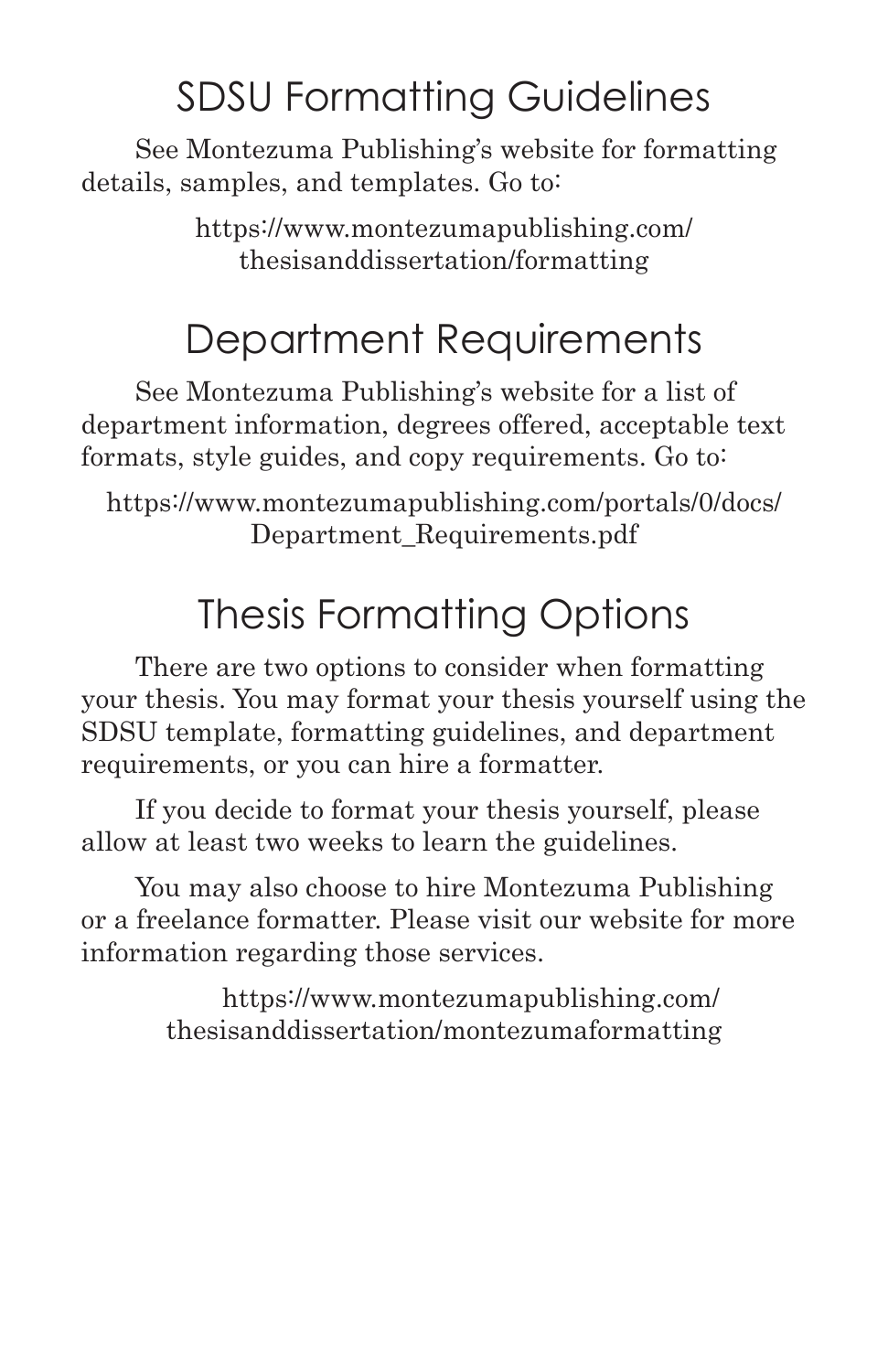# Thesis Editing Options

Montezuma Publishing offers editing services. Please visit our website for more information regarding our services.

#### **Templates**

If you decide to format your thesis yourself, there are templates available for download on Montezuma Publishing's web site to help you.

Template Types:

- SDSU Template
- LaTeX Template
- Signature Page Templates
- Landscape Page Template

Please visit our web site for more information on these templates.



You can submit a PDF version and MS Word version of your document if you are worried about translation errors between computing platforms.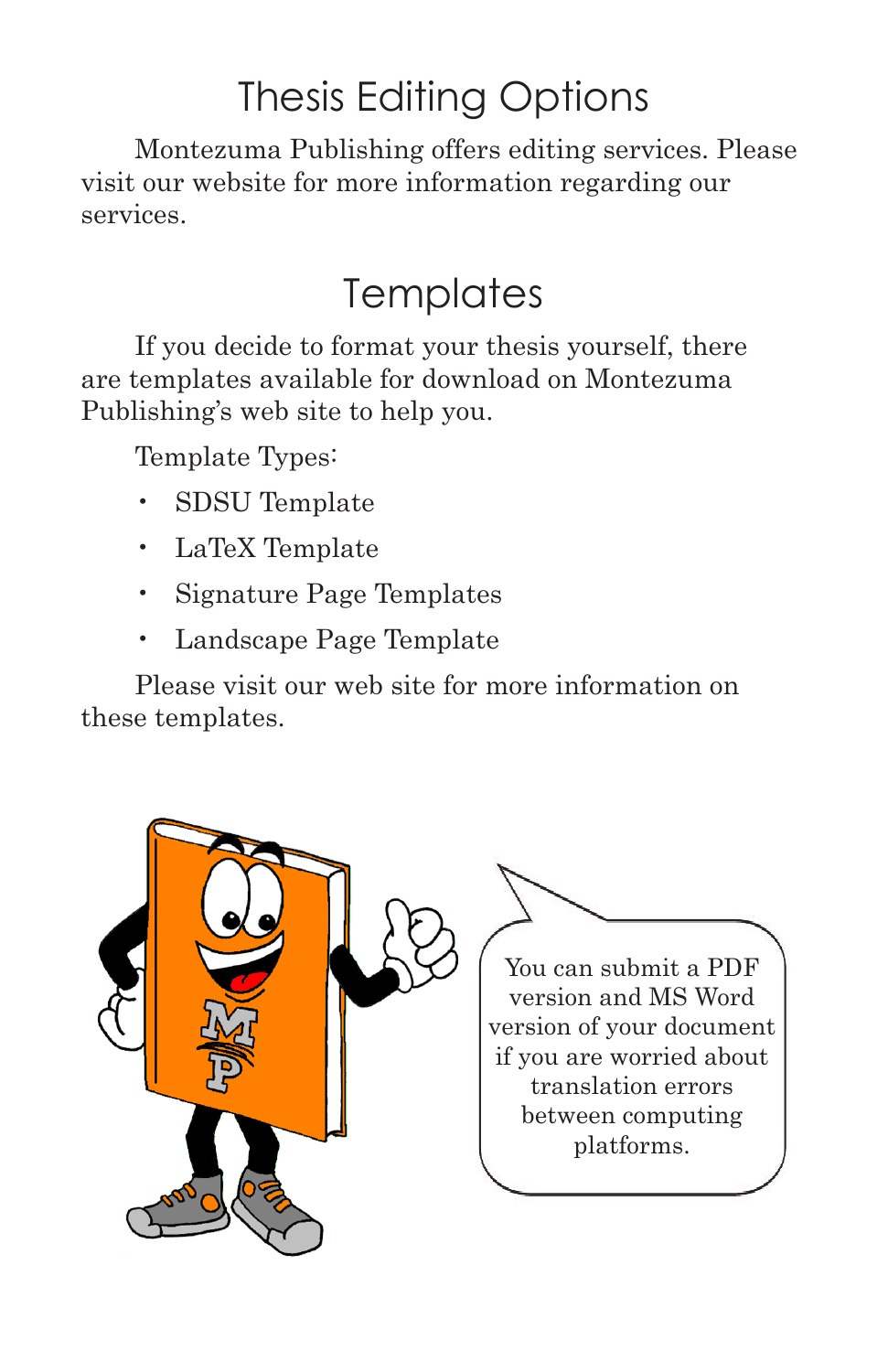# SDSU Formatti

- 1. Your name, committee members and degree title must match University records.
- 2. See your department guidelines for information about your approved reference style guide and other department-specific requirements.
- 3. Recommended margins: Set your margins at 1.25 inches for the left margin, and 1 inch on the right, top, and bottom margins. Margins may be reduced to .875 inches all around to accommodate oversized tables or figures.
- 4. Use a professional font in 12pt size. Do not use an ornamental font based on script, cursive, or calligraphic styles. For tables, footnotes, or other material outside of the main text, a font size as low as 8pts may be used. Use black for all text apart from figures, tables, and computer code, which may include color.
- 5. Line spacing: 1.5 is preferred but 2.0 (double-spacing) is acceptable, with the exception of tables, lists, block quotations, footnotes/endnotes, figure captions, table titles, and bibliographic entries, which are to be single-line spaced and followed by normal text spacing.
- 6. Start the first page of each section (Acknowledgments, Table of Contents, Lists, etc.), chapter, and appendix on a new page and increase the top margin on that page to 2 inches.
- 7. Place your Bibliography or Reference section(s) at the end of each chapter or at the end of the main document text (but before the Appendices), depending on your department's style guidelines. Use single-line spacing.
- 8. If including more than one figure, table, or illustration, create a separate list for each type of item, which includes the figure/table number, figure caption/table title and the page number on which it begins.
- 9. Label tables, figures, illustrations, etc. uniquely and number each consecutively throughout your document.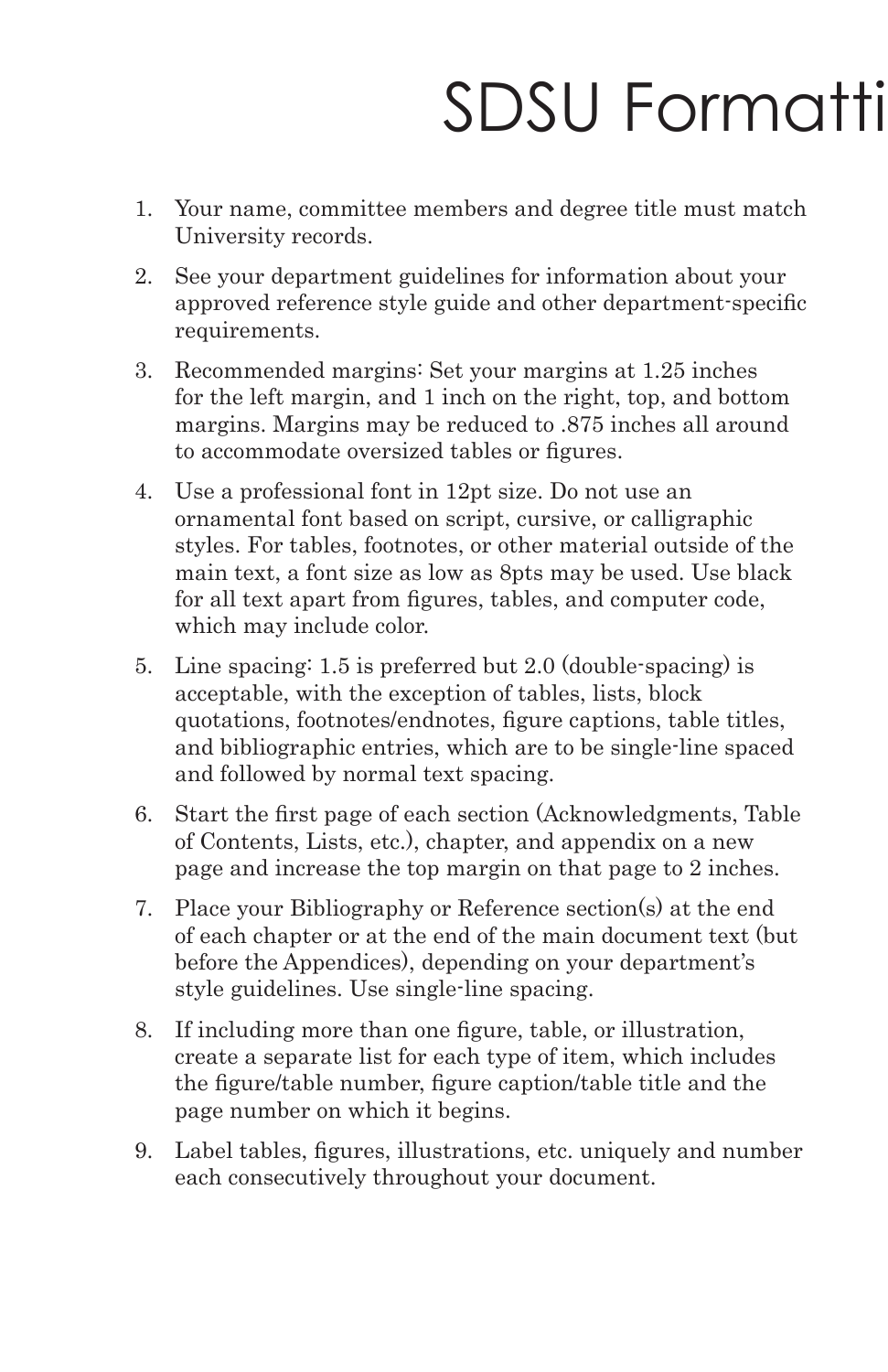# ng Guidelines

- 10. Thesis document file size may not exceed 1GB. Recommend image resolution: 300 dpi. Supplementary materials such as audio, video, and oversized tables/figures must be submitted to Montezuma Publishing at the same time the thesis is submitted.
- 11. The Table of Contents (TOC) lists each chapter number, chapter title, and the page on which each chapter begins. Type the word "Chapter" as a heading before listing the numbers and titles of each chapter below.
- 12. Preliminary page numbers are lowercase Roman numerals, starting with page iii.
- 13. Preliminary pages appear in the following order (first numbered page must be page iii):
	- Title page: Mandatory; no page number
	- Signature page: Mandatory; no page number
	- Copyright page: Mandatory; numbered iii
	- Dedication: Optional; must have page number
	- Epigraph: Optional; must have page number
	- Abstract: Mandatory; up to 350 words, single-spaced; must have page number
	- Table of Contents: Mandatory; must have page number
	- List of Tables, List of Figures, etc.: Mandatory when the document includes more than one table, figure, etc. (e.g., if you have 2 tables, include a List of Tables; 2 figures, include a List of Figures); must have page number.
	- List of Abbreviations, List of Acronyms, List of Symbols: Optional; must have page number
	- Preface: Optional; must have page number
	- Acknowledgments: Optional; must have page number (Department of Biology guidelines differ)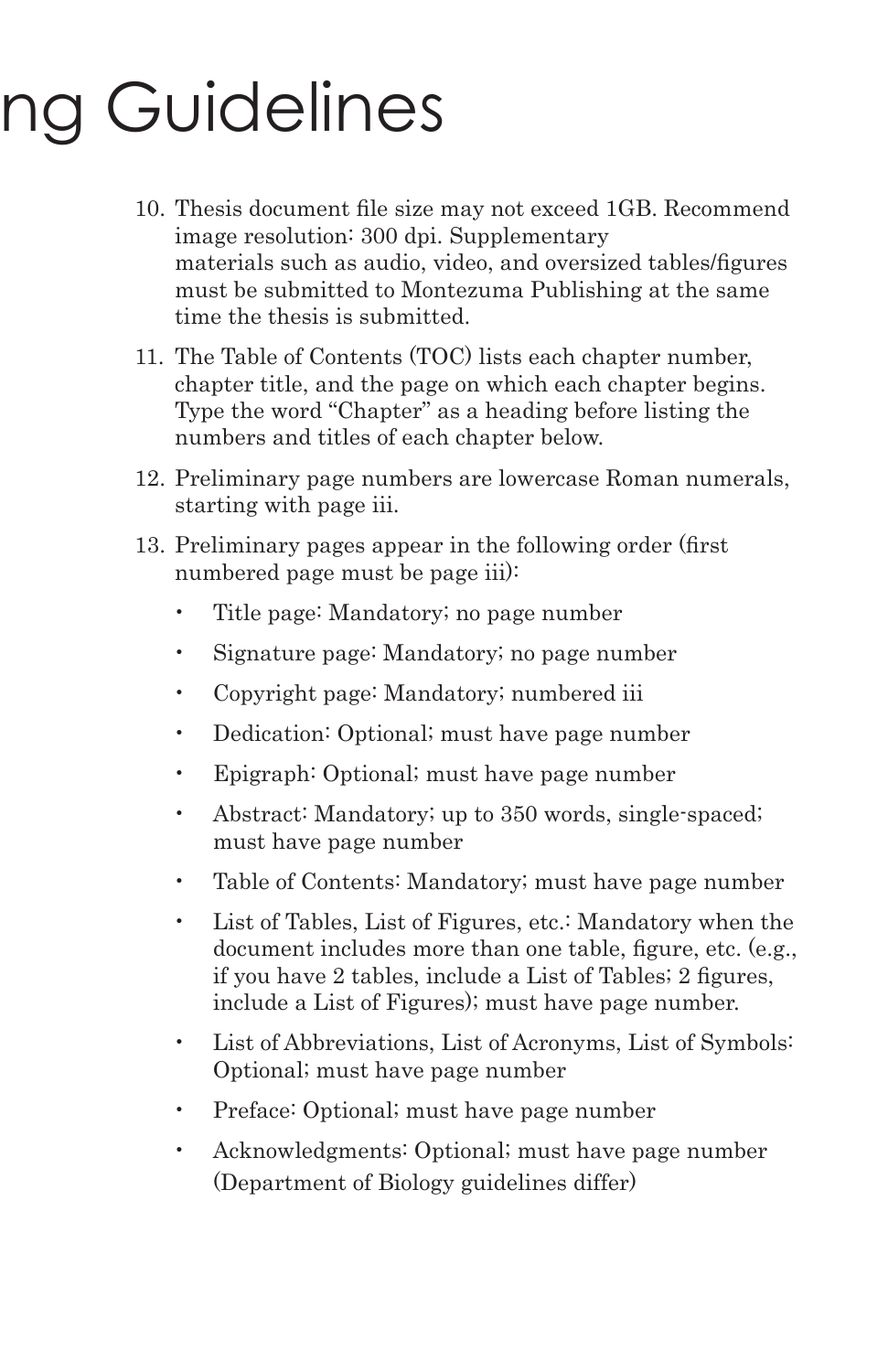#### Thesis Review

Once you have enrolled in Thesis 799, your thesis has been approved by your committee, and your document has been formatted, you are ready for review submission.

In order to submit your thesis to Montezuma Publishing for review you will need:



- 1. A digital copy of your thesis (Word or PDF)
- 2. Your signed signature page
- 3. The \$50 review fee

Your digital copy must be submitted electronically via email at: thesis@aztecmail.com.

Your thesis will be reviewed using:

- The SDSU formatting guidelines
- The style guide you used to format your references (this will vary by department)

You will be contacted via email once your thesis has been reviewed. The amount of time it takes to receive feedback will vary depending on the number of students ahead of you.

If your thesis does not pass review, we will send you an email with instructions and a copy of your document with comments.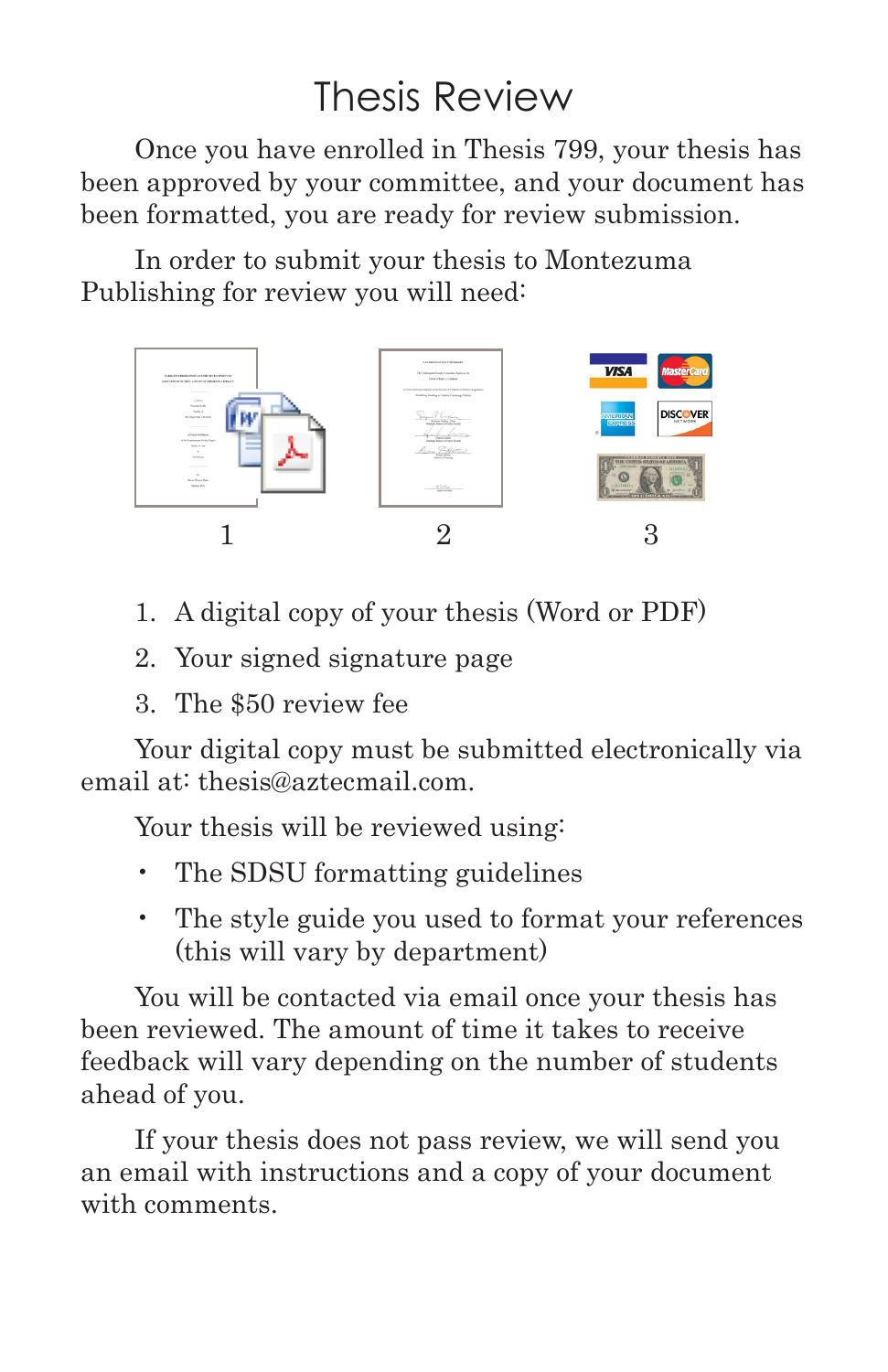The reviewed thesis file will contain comments regarding specific formatting errors according to the SDSU formatting guidelines and/or your reference style guide.

You will have the option to make the corrections yourself or hire a formatter to make the corrections for you.

Once your thesis has been corrected, resubmit your file via email attachment, and it will be placed in line for another review.

You can submit your thesis as many as six times before you will be required to hire a formatter. A \$50 review fee will be required for the first submission. A \$25 review fee will be required for the third and fifth submissions.

#### Deadlines

There are three deadlines during the review process:

- 1. **Submission Deadline:** Submitting on or before this date guarantees your thesis will be reviewed at least once and returned to you in time to make corrections (if necessary) so you may submit it again before the publication deadline.
- 2. **Publication Deadline:** Pay all required fees on your approved thesis by 3:45pm on this date to qualify for graduation for the current semester.
- 3. **Avoid Re-enrollment in 799B Deadline:** If you are enrolled in 799, and missed the previous two deadlines, submit your thesis by 3:45pm on the last day of the semester to avoid having to reenroll in Thesis 799 for the following semester.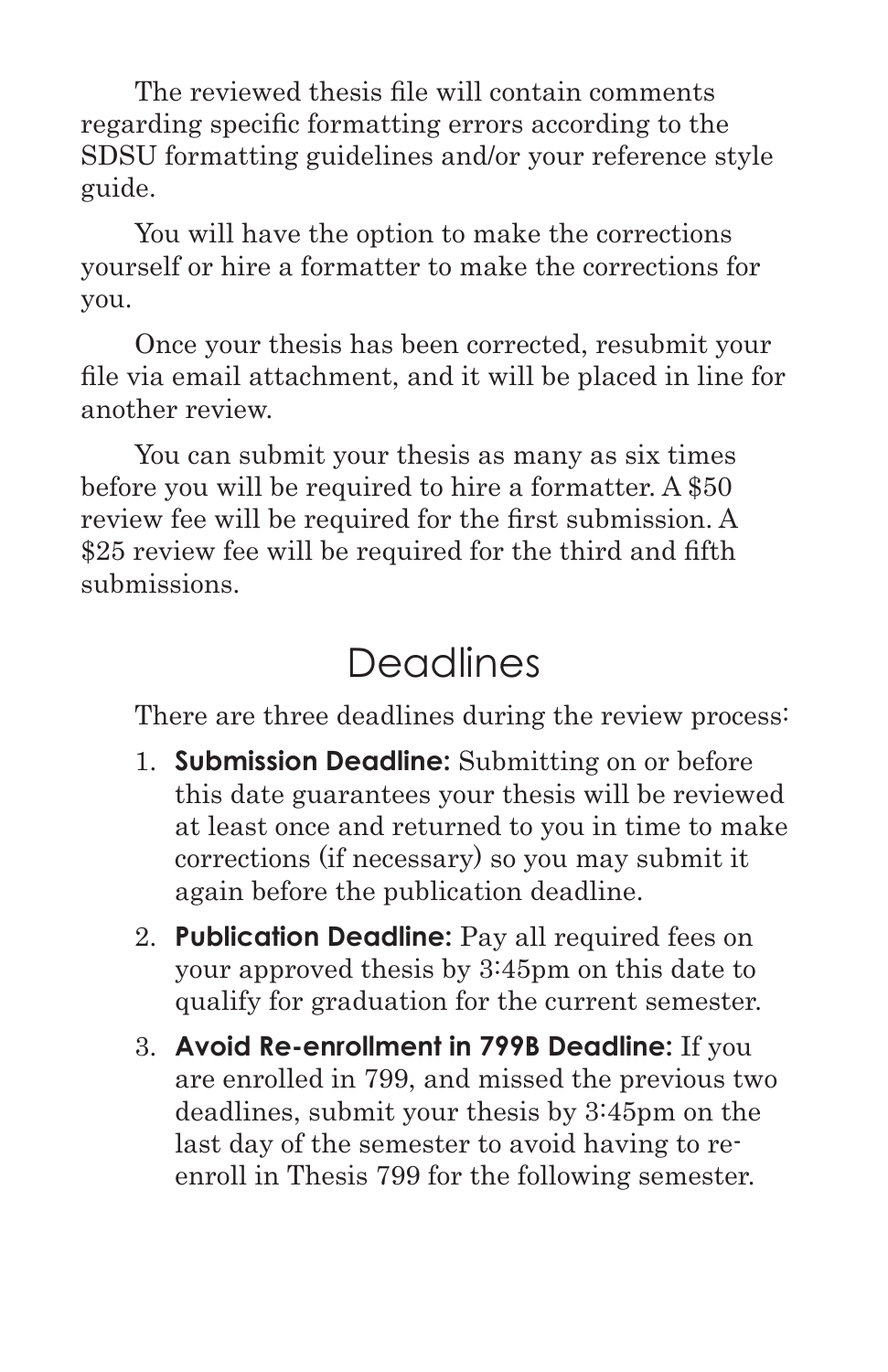# Approval and Publishing

Once your thesis is approved, you will receive an email letting you know the amount due for the university requirements. The fee quoted in the email will not include copies that your department may require.

Your thesis requirement for graduation will be satisfied once you have paid for the university and applicable department requirements.

Montezuma Publishing will notify Graduate Studies of your thesis completion.

You may also order personal copies once your thesis is approved. There are a few publishing options:

- Binding: Hard cover or Soft cover (note: you will also be able to choose a color for the binding)
- Paper: Cotton or Regular (note: cotton paper is acid-free and lasts longer than regular paper)
- Printing: Black & white or color



Current prices for these options are available on the Montezuma Publishing website. You may also contact the Graduate Publishing department for more information.

Once you have finalized your order, you may pay over the phone with any major credit or debit card.

Soft cover copies take approximately two to three weeks to produce and hard cover copies take six to eight weeks to produce. Production time can take longer during busier times of the semester. This producation time will not affect your graduation.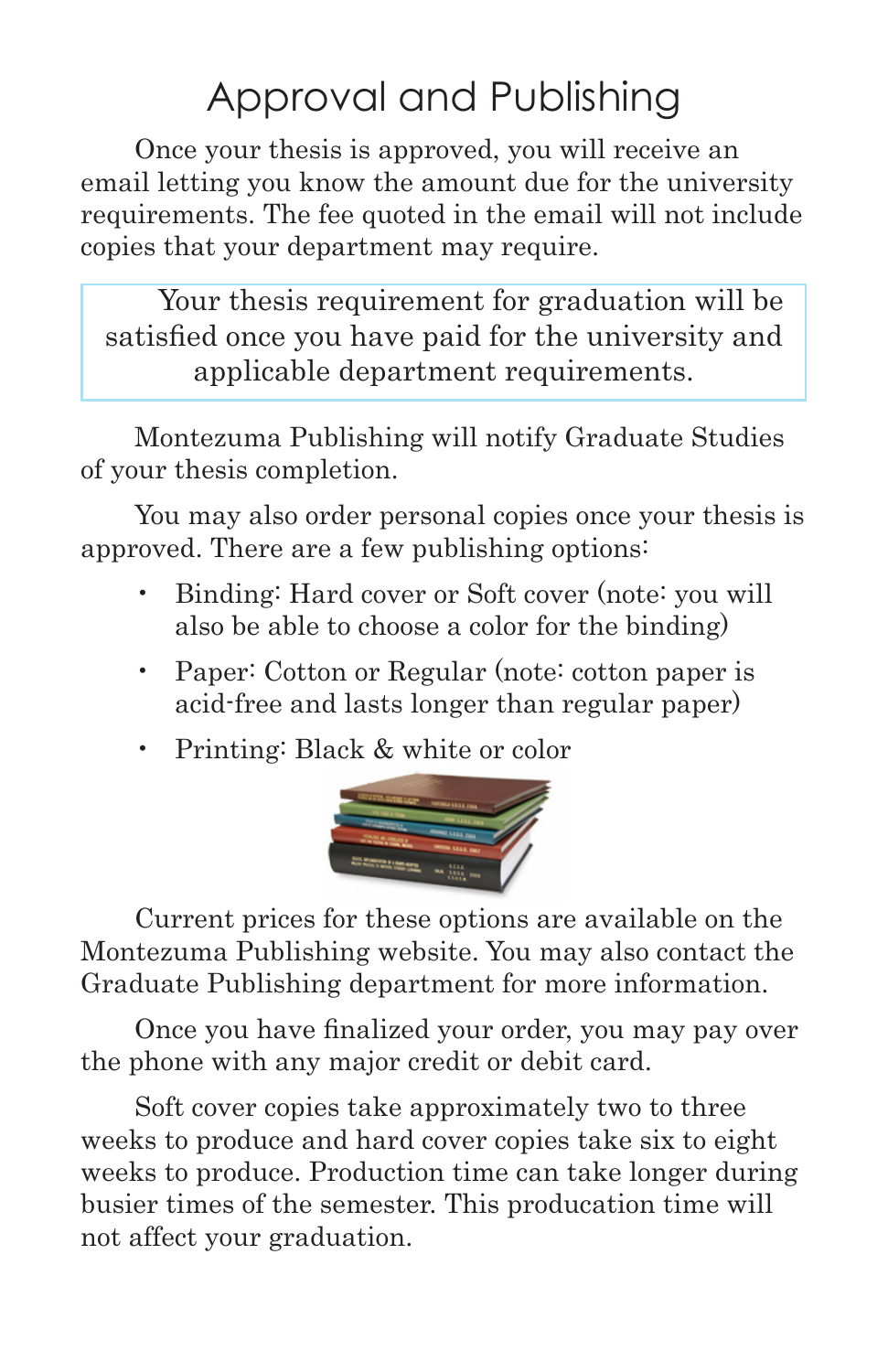